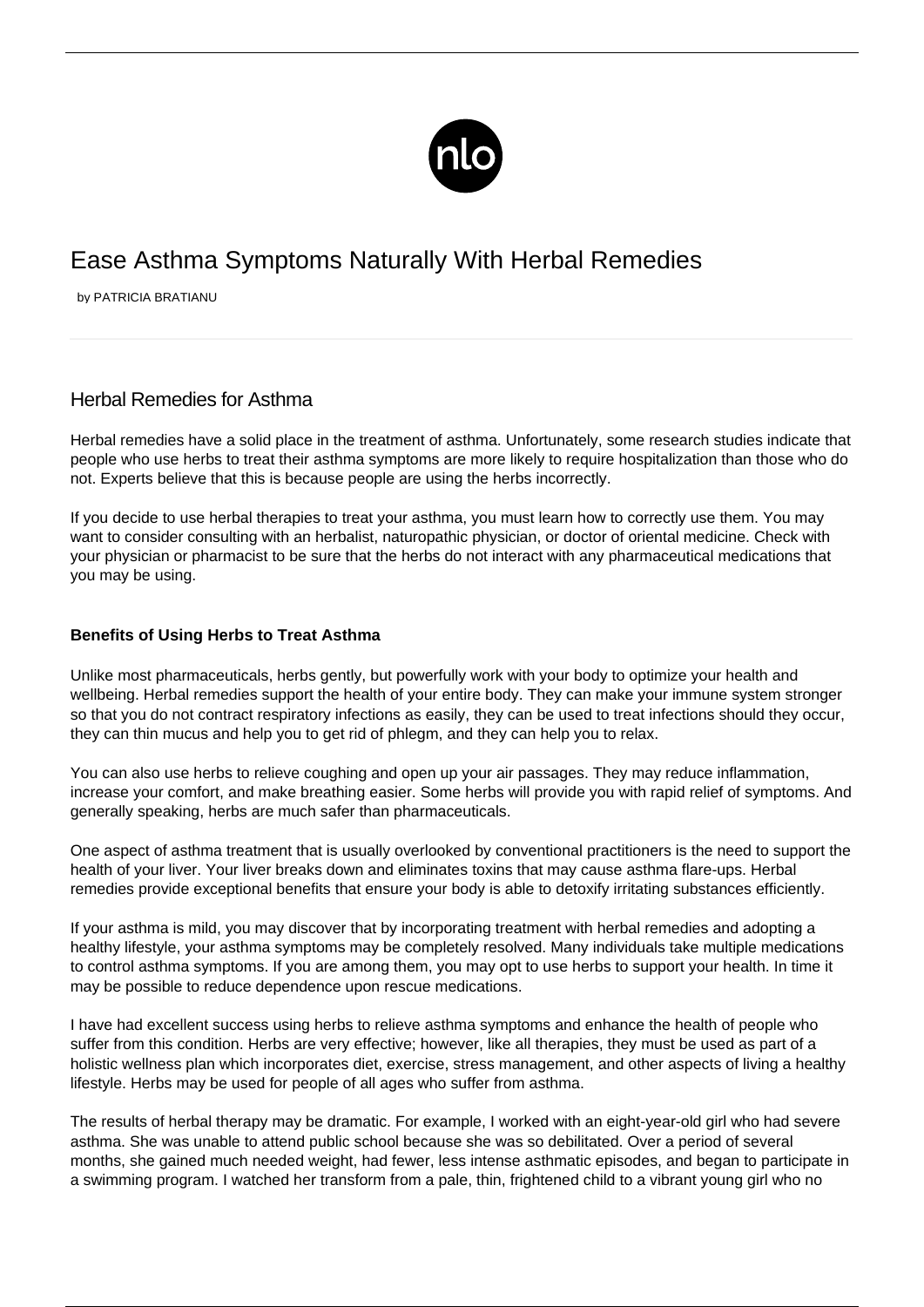longer dreaded going to bed at night for fear of waking up unable to breathe.

Herbs alone did not make this possible. Her mom made sure that she received healthy meals and vitamin supplements. She employed energy conserving strategies balanced with gentle exercises. I taught her breathing and relaxation techniques. She would draw and play the guitar as a means to cope with stress. This holistic approach worked for her, and it can for you.

Next page: herbal remedies for asthma.

#### **Herbal Remedies for Asthma**

Let's take a look at some of the most valuable herbs you can use to relieve your asthma. Keep in mind that herbs, like all other substances, may cause [allergic reactions](/exacerbation-of-asthma-with-exposure-to-allergens/) in some people. Try a minute amount for a day or so and see how you respond.

- **Eleuthero:** This herb is classified as an adaptogen. It works slowly, over a period of weeks or months. Eleuthero will enhance your energy levels and immunity to infections. Adaptogens help your body and mind to cope with physical, emotional, and mental stressors. The herb comes in many forms. I recommend the tincture form. If using a 1:5, 30% alcohol tincture, take five milliliters three times daily. This herb is safe for long term use.
- **Nettle:** This weedy wonder is packed with nutrients which build up your resistance to illness and balance all of the activities within your entire body. Nettle contains vitamin C and many other vitamins and minerals. Vitamin C is a potent antioxidant which fights infection and reduces inflammation. Nettle can reduce histamine levels within your body, and open up your air passages. After taking nettles for several months, you will experience fewer reactions to allergens. Make an infusion by covering four teaspoonful of dried nettle with four cups of boiling water. Place a cover on the container. After twenty minutes, discard the herb. Drink three to four cups of nettle tea each day.
- **Licorice root:** Licorice is sweet tasting. It reduces inflammation, and thins mucus, making it easier to expectorate. This leads to fewer infections due to less pooling of secretions within your airways. If you have high blood pressure, look for products which contain the deglycyrrhizinated form. Licorice has an action which is similar to steroidal medications which are often used to treat asthma. The herb may interact with several medications, so check with your doctor or pharmacist prior to using it. Licorice will soothe your airways and relieve coughing. It supports the health of your liver, which detoxifies allergens and other compounds that cause asthma to flare up. Use one to two grams of the powdered root daily. I recommend using licorice as a decoction. To make a decoction, simmer one teaspoonful of the dried root in one cup of water for twenty minutes. Keep it covered while simmering. Strain out the root and drink the warm tea.
- **Garlic:** The simplest and least expensive way to use garlic is to eat a raw, or lightly cooked clove each day as part of a meal. However, if you opt for tablets, purchase ones that provide a minimum of 5000 milligrams of allicin daily. Garlic and the onions contain quercetin, which offers many benfits, including an antihistamine effect. Garlic prevents infections and opens up air passages. Check with your health care provider prior to using garlic supplements or eating it in large amounts if you take anticoagulant, blood thinning medications. You may opt to make a garlic and onion syrup for healing purposes. If you do, include the skins of the onions in your syrup preparation, as they contain the highest concentrations of quercetin. Use local honey, if you are not allergic to it, as the sweetener in your syrup so that you will develop an immunity to local airborne allergens. If you cannot take garlic, or do not like it, try obtaining quercetin from grape seed or pine bark extracts.
- **Coleus forskolii:** One of the best herbs to relax tight chest muscles and open up air passages is coleus forskolii. Taking 50 milligrams of an extract which is standardized to contain 18% forskolin is recommended by top herbalists and naturopaths.
- **Mullein:** One of the most common herbs which I recommend to people who have a diagnosis of asthma is mullein. It is available in many forms. If you choose to make an infusion, follow the instructions which are provided above for nettle. It is rather biter, so you may prefer an extract or capsules. Mullein is a very